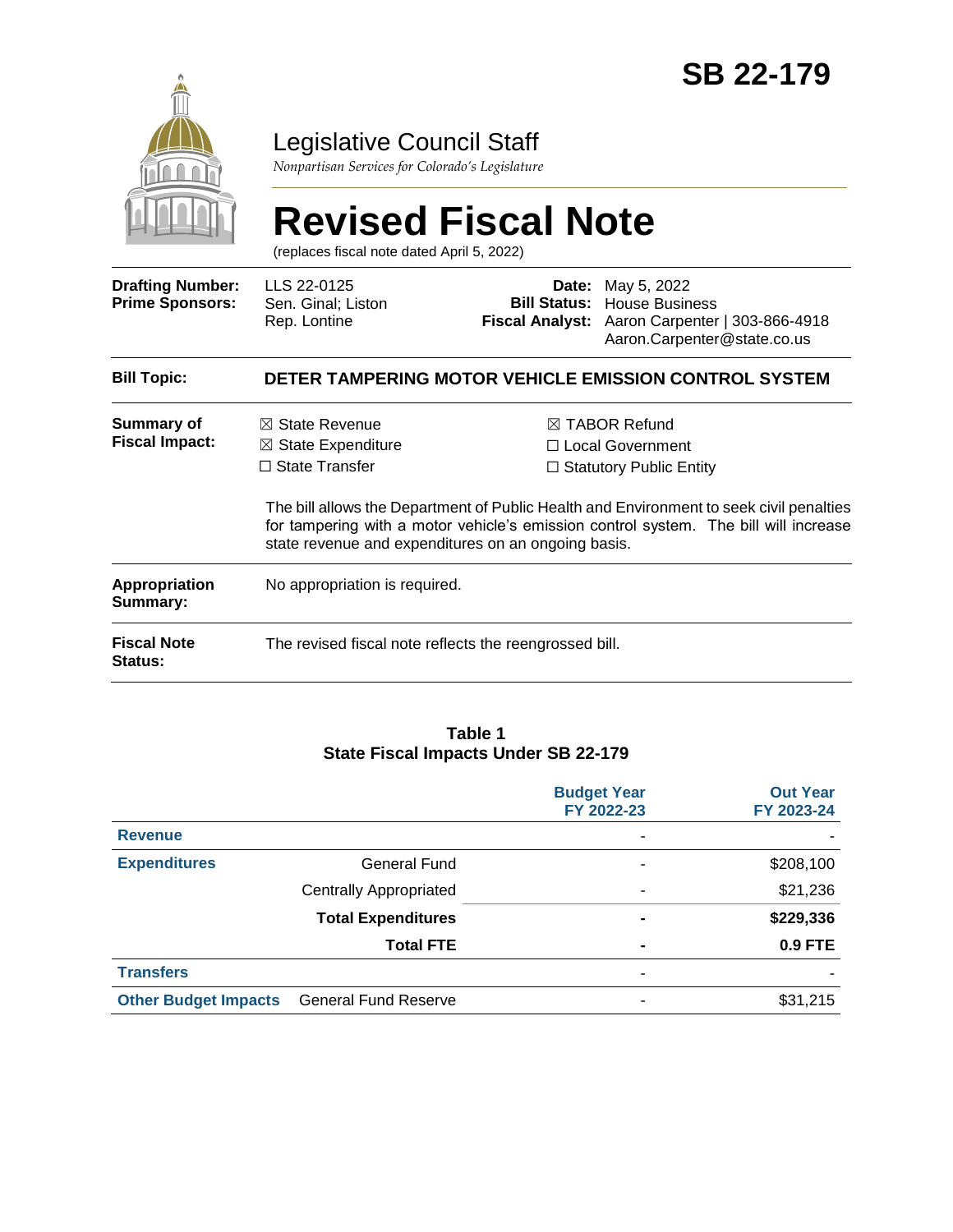Page 2

# Page 2<br>May 5, 2022 **SB 22-179**

### **Summary of Legislation**

Starting on January 1, 2024, the bill prohibits a person from:

- tampering with an emission control system;
- selling, advertising, manufacturing, installing, or using a motor vehicle part that bypasses the emission control system;
- selling, leasing, or renting a motor vehicle with an emission control system that has been tampered with, unless the vehicle is sold wholesale and the owner has the applicable ownership document;
- operating a motor vehicle with an emission control system that has been tampered with and the vehicle has been granted a certificate of conformity under federal law and the person knew the system was tampered with.

The bill establishes civil penalties—fines ranging from \$200 to \$15,000 depending on the number of vehicles a person owns or operates and the number of violations—for persons who violate the bill and allows the Attorney General to bring civil action against individuals. Beginning July 1, 2025, a person is not subject to a penalty if the person self-reports to the Colorado Department of Public Health and Environment (CDPHE) that they are not in compliance.

Civil penalties are transmitted to the AIR Account in the Highway Users Tax Fund. However, if House Bill 22-1217 passes, this bill creates the Catalytic Converter Identification and Theft Prevention Grant Program Cash Fund and credits civil penalties to it until July 1, 2025. The new fund is continuously appropriated to the Department of Public Safety.

**Purchased vehicles.** The bill extends the amount of time to return a vehicle to a dealer if a vehicle fails a test at an enhanced inspection center from three to five days.

**Motor vehicle dealer licenses.** The bill allows licenses for motor vehicle dealers, wholesale motor vehicle auction dealers, wholesalers, buyers agency, or used motor vehicle dealers to be denied suspended, or revoked for selling a motor vehicle that is not equipped with a properly functioning emission control system.

### **State Revenue**

Starting in FY 2023-24, the bill will increase cash fund expenditures in either the Catalytic Converter Identification and Theft Prevention grant Program Cash Fund or the HUTF from civil penalties under the bill. Because it is unknown how many violations there will be, an exact revenue estimate cannot be determined at this time.

### **State Expenditures**

The bill increases state expenditures in the CDPHE by \$229,336 in FY 2023-24 and \$299,732 in FY 2024-25 from the General Fund. Expenditures are shown in Table 2 and detailed below.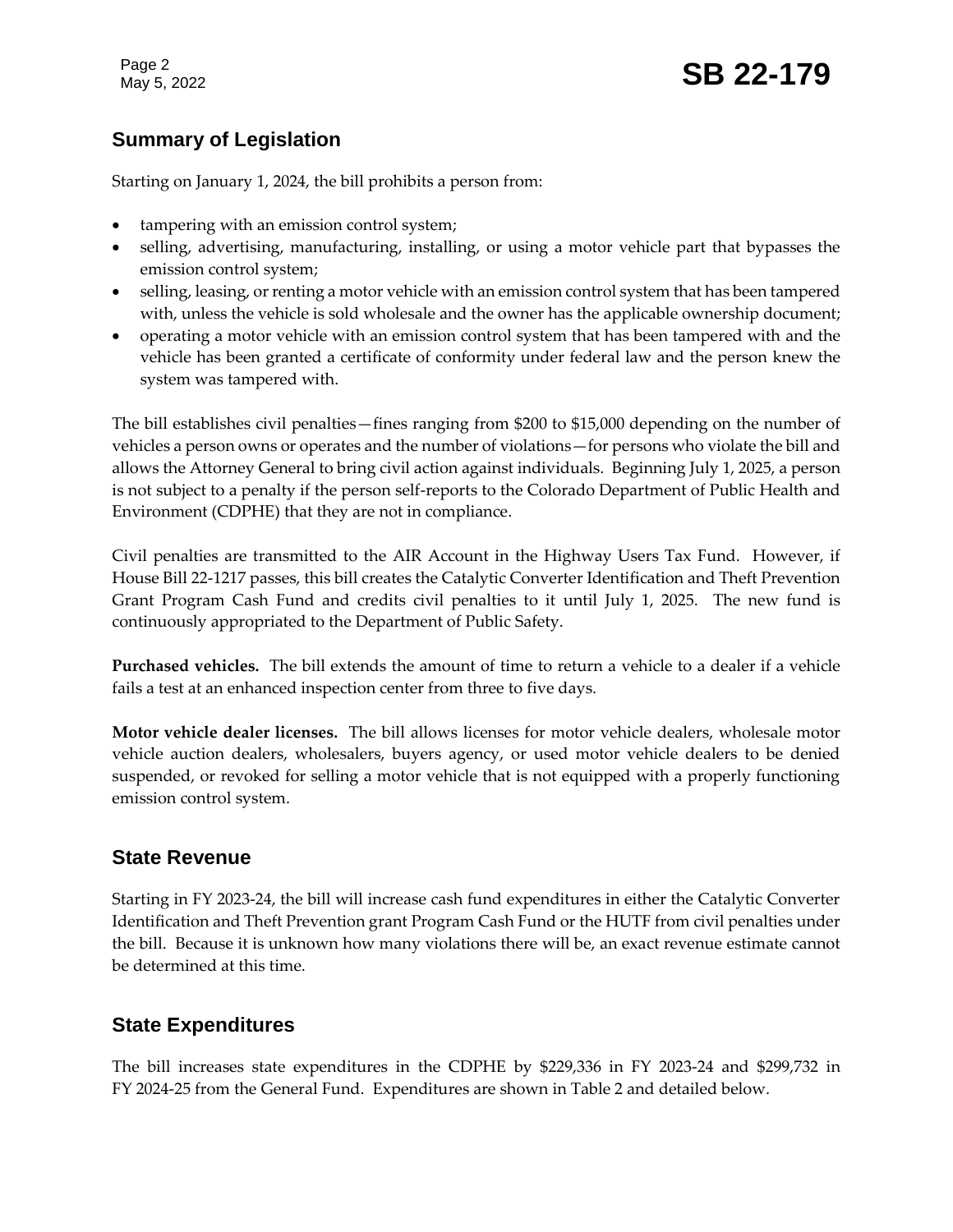## Page 3<br>May 5, 2022 **SB 22-179**

| Table 2                             |  |  |  |  |
|-------------------------------------|--|--|--|--|
| <b>Expenditures Under SB 22-179</b> |  |  |  |  |

|                                                    | FY 2022-23 | FY 2023-24     | FY 2024-25     |
|----------------------------------------------------|------------|----------------|----------------|
| <b>Department of Public Health and Environment</b> |            |                |                |
| <b>Personal Services</b>                           |            | \$102,677      | \$199,021      |
| <b>Operating Expenses</b>                          |            | \$2,025        | \$3,375        |
| <b>Capital Outlay Costs</b>                        |            | \$18,600       |                |
| <b>Legal Services</b>                              |            | \$19,714       | \$39,428       |
| <b>IT Modifications</b>                            |            | \$38,433       | \$15,006       |
| <b>Other Rulemaking Costs</b>                      |            | \$26,651       |                |
| Centrally Appropriated Costs <sup>1</sup>          |            | \$21,236       | \$42,902       |
| FTE - Personal Services                            |            | $1.2$ FTE      | 2.5 FTE        |
| FTE - Legal Services                               |            | $0.1$ FTE      | $0.2$ FTE      |
| <b>Total Cost</b>                                  |            | \$229,336      | \$299,732      |
| <b>Total FTE</b>                                   |            | <b>1.3 FTE</b> | <b>2.7 FTE</b> |

<sup>1</sup> *Centrally appropriated costs are not included in the bill's appropriation.*

**Public Health and Environment.** Starting in FY 2023-24, expenditures in the CDPHE will increase to hire additional staff, make modifications to computer systems, and for legal services.

- **Staffing costs.**Starting in FY 2023-24, the CDPHE will require 2.5 FTE to assist in rulemaking, assist in enforcement, track data, develop an annual report, and present results of the report to the General Assembly. Staffing costs include standard operating and capital outlay costs. Costs in FY 2023-24 are prorated for an August 1 start date for 0.5 FTE and January 1 for the other 2.0 FTE. Starting in FY 2024-25, staffing costs may be reduced if CDPHE does not accomplish the required report.
- **IT modifications.** Starting in FY 2023-24, the bill requires up to 389 hours of IT modifications to update CDPHE's computer system to track data required by the bill, to develop a website and database so the public can submit complaints, and to track enforcement and complaints. This amount includes hours to develop tracking that allows CDPHE to accomplish an annual report outlined in the bill. Starting in FY 2024-25, 98 hours is required annually for ongoing system maintenance.
- **Legal services.** The CDPHE will require 200 legal hours in FY 2022-23 to assist with rulemaking and 400 hours of legal services in future years to bring civil action against individuals under the bill. Legal services are provided by the Department of Law at a rate of \$98 per hour.
- **Other rulemaking costs.** In FY 2022-23 only, expenditures in the CDPHE will increase to purchase translation and interpretation services, to print fliers, and to send mailers. The CDPHE will also require time-limited marketing and communications staff support, which the fiscal note assumes can be accomplished with existing resources.